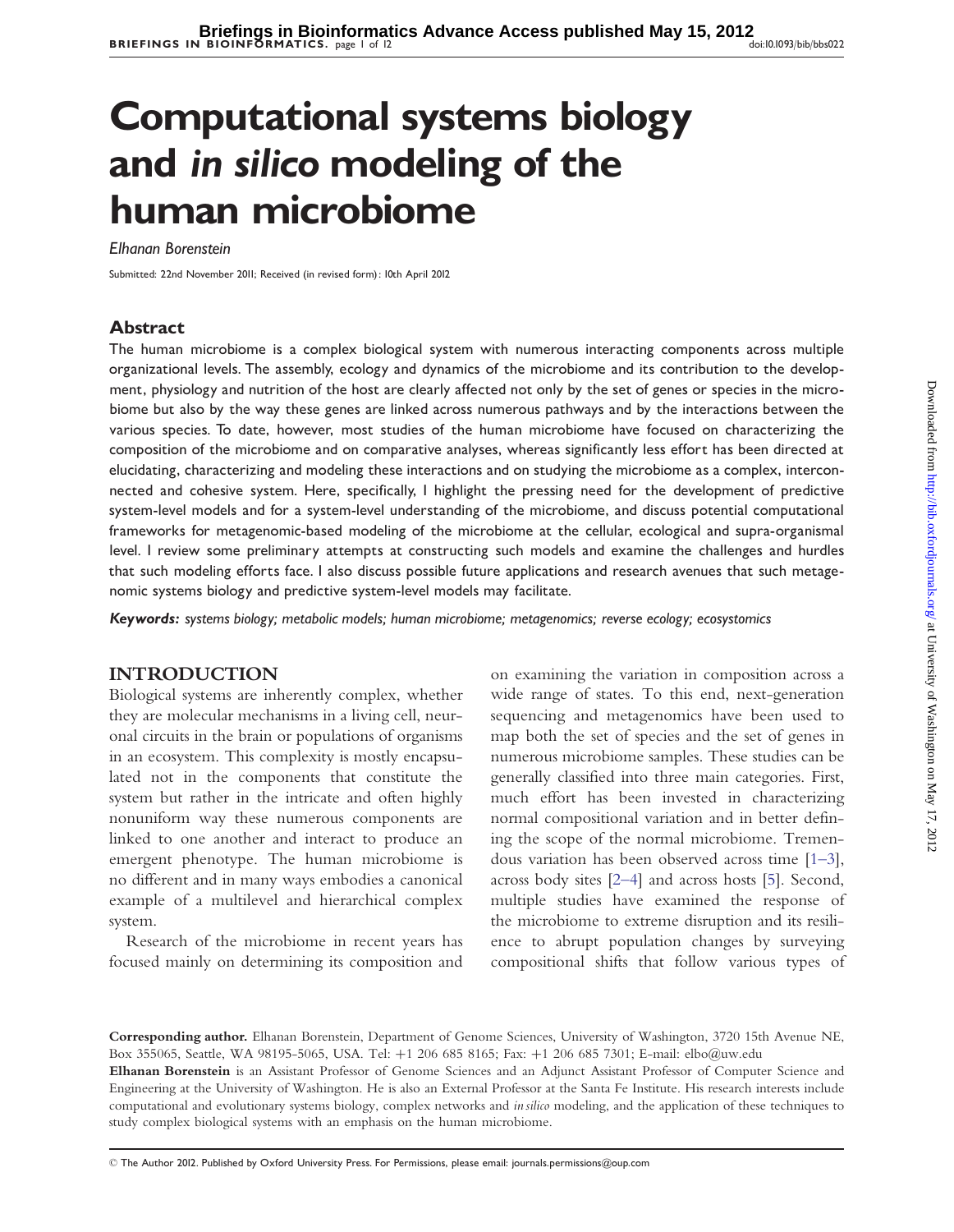perturbations [[6](#page-9-0)]. Third, and most importantly, extensive efforts have been invested in identifying significant associations between the composition of the microbiome and a variety of diseases or host phenotypes [\[7–9](#page-9-0)].

These studies and the characterization of the microbiome across multiple states are clearly a crucial first step in studying the human microbiome and its role in human health, ultimately leading to a better and more profound understanding of the microbiome. To date, however, such studies have emphasized mostly the 'parts list' of the microbiome and have often overlooked the web of interactions between these parts and the complex system-level organization of the microbiome. Clearly, molecular and metabolic interactions between multiple genes within the same microbial cell or across different cells, population-level interactions between microbes of a certain species and ecological interactions between the numerous species comprising the microbiome, all play a key role in the assembly, activity and dynamics of the microbiome and in its impact on the host [\[10](#page-9-0)]. Moving beyond the 'bag-of-genes' or 'bag-of-species' viewpoint of comparative studies and accounting also for these interactions is therefore essential for a complete system-level understanding of the microbiome.

Systems biology research has been instrumental in the modern postgenomic era [[11](#page-9-0)]. It has revolutionized the study of complex biological systems, focusing on integrative analysis rather than on a reductionist paradigm and on discovering systemlevel emergent properties [\[12,](#page-9-0) [13\]](#page-9-0). Specifically, in studying microbial species, genome-scale system-level models have successfully predicted cellular behavior and have suggested novel design principles in various bacterial systems [\[14,](#page-9-0) [15](#page-9-0)]. Extrapolating this approach from single-species to multi-species microbial systems, therefore, represents a promising opportunity and may provide new insights into the workings of various microbial communities and specifically into the function and dynamics of the human microbiome. Surprisingly, however, systems biology research has not yet been extensively applied to the study of the human microbiome and research combining metagenomic data with systems biology methods or with system-level models are lacking. This gap may reflect our limited knowledge of the human microbiome prior to the metagenomic revolution. However, at present, with the massive expansion of genomic and metagenomic

data, the explosion of studies examining various aspects of the human microbiome and the advent of computational systems-based methods, the time is ripe for introducing systems biology inspired methods into the study of the microbiome and for developing a system-level predictive understanding of its function [\[16](#page-9-0), [17](#page-9-0)].

In this article, I underline the need to apply systems biology research to study the microbiome and focus on one promising direction, namely, the construction and analysis of in silico system-level metabolic models. I will first briefly review various methods for modeling microbial metabolism that have been extremely fruitful in elucidating the metabolic capacity of microbial species. I will specifically highlight the 'reverse-ecology' concept—an emerging paradigm for inferring species' habitats and ecology from genome-scale metabolic models—which is particularly fitting for studying the microbiome. I will then present two approaches for expanding such modeling frameworks to model microbial communities [\(Figure 1\)](#page-2-0). First, I will discuss multi-species models that can be used to predict and study metabolic interactions between the various species in a microbial community, and then I will present an alternative approach, modeling the entire community as a single supra-organism. I will finally discuss future directions and potential applications of such models for biomedical research.

# IN SILICO MODELS OF MICROBIAL METABOLISM

The construction, study and analysis of *in silico* models of microbial metabolism have proved extremely fruitful over the past few years. As genomic data accumulate, modeling efforts go beyond specific metabolic pathways and focus on whole-cell metabolism and genome-scale analysis [[18](#page-9-0), [19](#page-9-0)]. Models can be reconstructed and analyzed using a wide range of modeling frameworks, including topological models, kinetic models, stochastic models and constraintbased methods [\[15\]](#page-9-0). These frameworks vary markedly in the amount and type of data required to reconstruct the model, the set of assumptions on which the model is based, the analysis method and the capacity to make accurate predictions. For additional details on modeling microbial metabolism, see Refs [\[18–21\]](#page-9-0). In this review, I will focus primarily on two modeling frameworks, 'topology-based' models and 'constraint-based' models. These two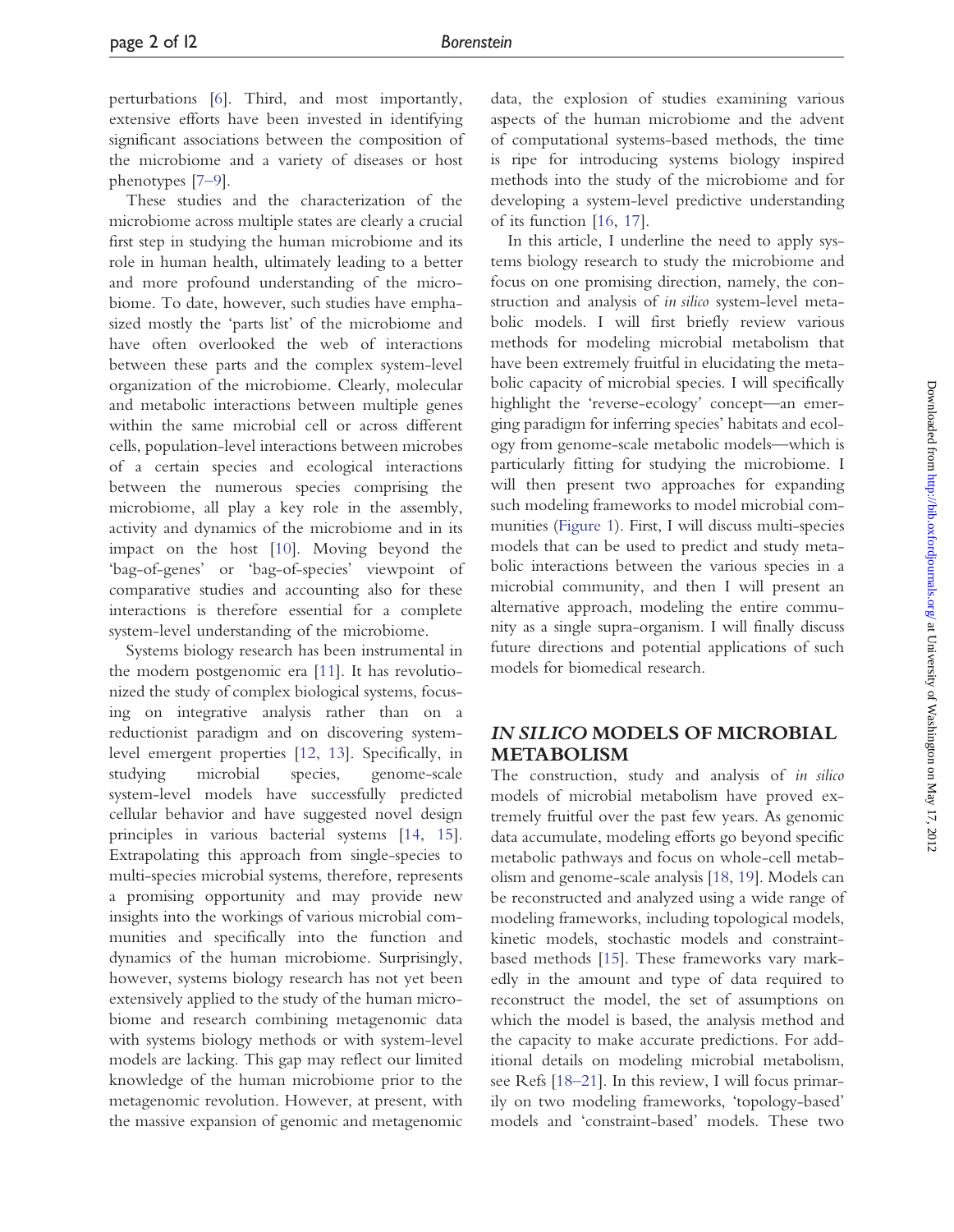<span id="page-2-0"></span>

Figure 1: In silico models of the human microbiome. (A) Single-species metabolic models represent the set of chemical reactions that take place within the boundaries of a single cell. Here, a simple connectivity-based model is illustrated where nodes represent metabolites and edges connect substrates to products. (B) Multiple single-species models can be integrated into an ecosystem community model. Using various computational frameworks (such as reverse ecology), the type and magnitude of the interactions within the community can be predicted, inferring, for example, whether pairs of species directly compete for nutrients and hence hinder the growth of one another (illustrated as circle-headed arrows) or cooperate via cross-feeding (illustrated as pointed arrows). (C) Alternatively, supra-organism models can be reconstructed, ignoring boundaries between species altogether and modeling community-level metabolism. In many cases, such models are a necessity since genomic information is not available for all the species in the community. Supra-organism models can then be reconstructed directly from shotgun metagenomic data.

frameworks are the ones most commonly used to model microbial metabolism and are most likely to make a significant contribution to the study of the human microbiome. Specifically, both these frameworks proved extremely powerful in offering novel insights into microbial behavior and in successfully predicting various aspects of microbial function. Moreover, these frameworks do not require hard-to-obtain kinetic parameters, which are clearly not available for recently characterized microbiome species.

## Topology-based models

The underlying premise of any topology-based analysis of complex biological networks is that the structure and topology of a system are major determinants of the system's capacity and function [\[22](#page-9-0)]. Analyzing the topology of a biological system may therefore provide valuable insights into its behavior and help to explain observed phenotypes. In the context of metabolism, a large body of work has focused on analyzing the topology of simple network-based models that describe the metabolic process in a given species. The construction of such models often relies on an automated homology-based computational inference of the set of enzymatic genes in

a given genome and the derived set of biochemical reactions that an organism can potentially catalyze. This process relies heavily on cross-species metabolic databases such as KEGG [[23](#page-9-0)] or MetaCyc [\[24](#page-9-0)]. The set of reactions can then be represented, for example, as a simple directed graph where nodes denote metabolites and edges connect substrates to products (Figure 1A). Alternative representations, including an enzyme-based graph, a bipartite graph or a hypergraph, are similarly useful and are commonly used [\[25](#page-9-0)]. The topology of the reconstructed network is then examined, and topological features that correlate with metabolic phenotypes are identified.

These models are clearly extreme simplifications of an organism's metabolism, taking into account only the presence or absence of various metabolic reactions and ignoring many properties of the metabolic process such as reaction stoichiometry or rate. Yet, probing the topology of such models has proved successful in gaining insights into the metabolic capacity of an organism and into a plethora of other phenotypic attributes [[26–30\]](#page-9-0). The most significant advantage of these models, however, is the relative ease with which they can be reconstructed and the scale on which they can be obtained [\[31](#page-9-0)], facilitating large-scale and cross-species analysis.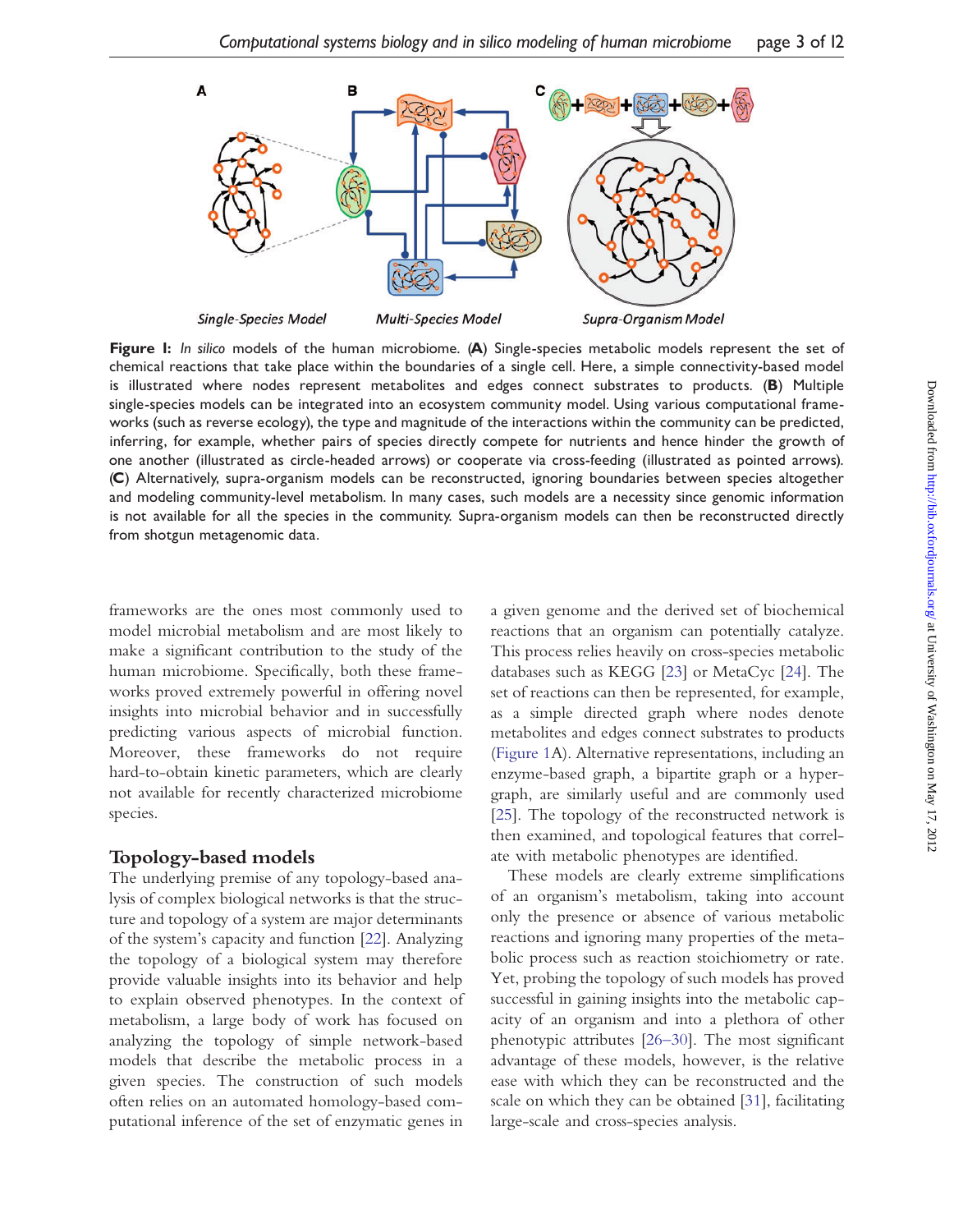## Constraint-based models

Constraint-based models aim to define the total set of constraints that govern metabolic fluxes in a given species [[15\]](#page-9-0). These include mass balance (stoichiometric constraints), reaction reversibility (thermodynamic constraints) or limitations on the capacity of each reaction. The reconstruction of genomescale constraint-based models usually involves four major steps [[32](#page-9-0)]: (i) metabolic gene annotation (as in the construction of topology-based models); (ii) manual curation according to the literature and conversion into a mathematical model; (iii) validation of the model's predictions by comparison to phenotypic data; and (iv) improvement of the model by cycling through computational and experimental work. Such manually curated, high-quality models accordingly entail an extremely involved process and follow a meticulous reconstruction protocol [\[33](#page-9-0)], and are therefore bound in scale. An automated framework for the generation and optimization of such models has recently been put forward [[34](#page-9-0)], suggesting a possible large-scale alternative.

Given the set of constraints defined by the model, several methods have been developed to explore the space of allowable solutions and to predict specific metabolic solutions that the cell may exhibit. For example, 'pathway analysis' methods examine the range and variability of flux distribution by considering all possible flux pathways in a given network [\[35\]](#page-10-0). Predicting a single solution often relies on the assumption that metabolic regulation evolved to produce metabolic fluxes that maximize the organism's growth [[21](#page-9-0)]. Specifically, flux balance analysis (FBA) predicts fluxes across the model such that a 'biomass' objective function is optimized [[36](#page-10-0)]. Such constraint-based models and pertinent analysis methods have repeatedly generated accurate predictions concerning the growth and activity of an organism under various environmental and genetic conditions [[21](#page-9-0)].

# Reverse ecology

The studies described above generally use metabolic models to infer metabolic function and dynamics. As stated above, much of systems biology relies on the assumption that the organization of systems captures their function. However, as systems adapt to their environments, their structure clearly reflects not only their capacity but also the environment in which they evolved. Recent studies, for example, have revealed a marked association between the modularity of metabolic networks across a large collection of microbial species and the level of variability in their environments [\[28,](#page-9-0) [37](#page-10-0)]. Reverse ecology—an emerging research paradigm—aims to identify such universal structural signatures that can then be used to obtain insights into the ecology of poorly characterized species [[38–40\]](#page-10-0). Specifically, systems-based reverse ecology attempts to develop computational tools for analyzing genome-scale models, characterizing the natural habitat of microbial species on a large scale and predicting the interaction of these species with their environments and with other species. For a full review of this reverse ecology research paradigm, see ref. [\[40\]](#page-10-0).

Specifically, following this reverse ecology approach, a computational framework for analyzing genome-scale metabolic models and for inferring the set of compounds that organisms extract from their surroundings, has been introduced [[38](#page-10-0)]. This computationally derived set, termed the 'seed set' of the network, was shown to accurately describe the effective biochemical environments of hundreds of microbial species, providing a proxy for their natural habitats. This framework has now been utilized to explore and characterize multiple aspects of microbial ecology, including host–parasite interactions (see also below) [\[41\]](#page-10-0), universal strategies governing microbial metabolism [[42](#page-10-0)], environmental robustness [\[30](#page-9-0)] and metabolic exchanges between co-resident endosymbionts [[43\]](#page-10-0). A web-based tool for calculating the seed set of a network has recently been presented [[44\]](#page-10-0).

Reverse ecology seems a research avenue especially suited to studying the microbiome, allowing the translation of high-throughput genomic and metagenomic data into ecological data [\[17](#page-9-0), [40](#page-10-0)]. The human microbiome, with the massive amounts of data that are now being generated to characterize it [[4,](#page-9-0) [45\]](#page-10-0) on the one hand and our limited understanding of its ecology on the other hand, represents a unique opportunity for reverse ecology research.

# MULTI-SPECIES ECOSYSTEM MODELS

As in any ecosystem, the various species inhabiting the human microbiome form a complex set of interactions [\[46\]](#page-10-0). A telling sign of these mutual dependencies is the difficulty (and often failure) in culturing the vast majority of these microbial species in isolation [\[47,](#page-10-0) [48](#page-10-0)]. Such interactions play a key role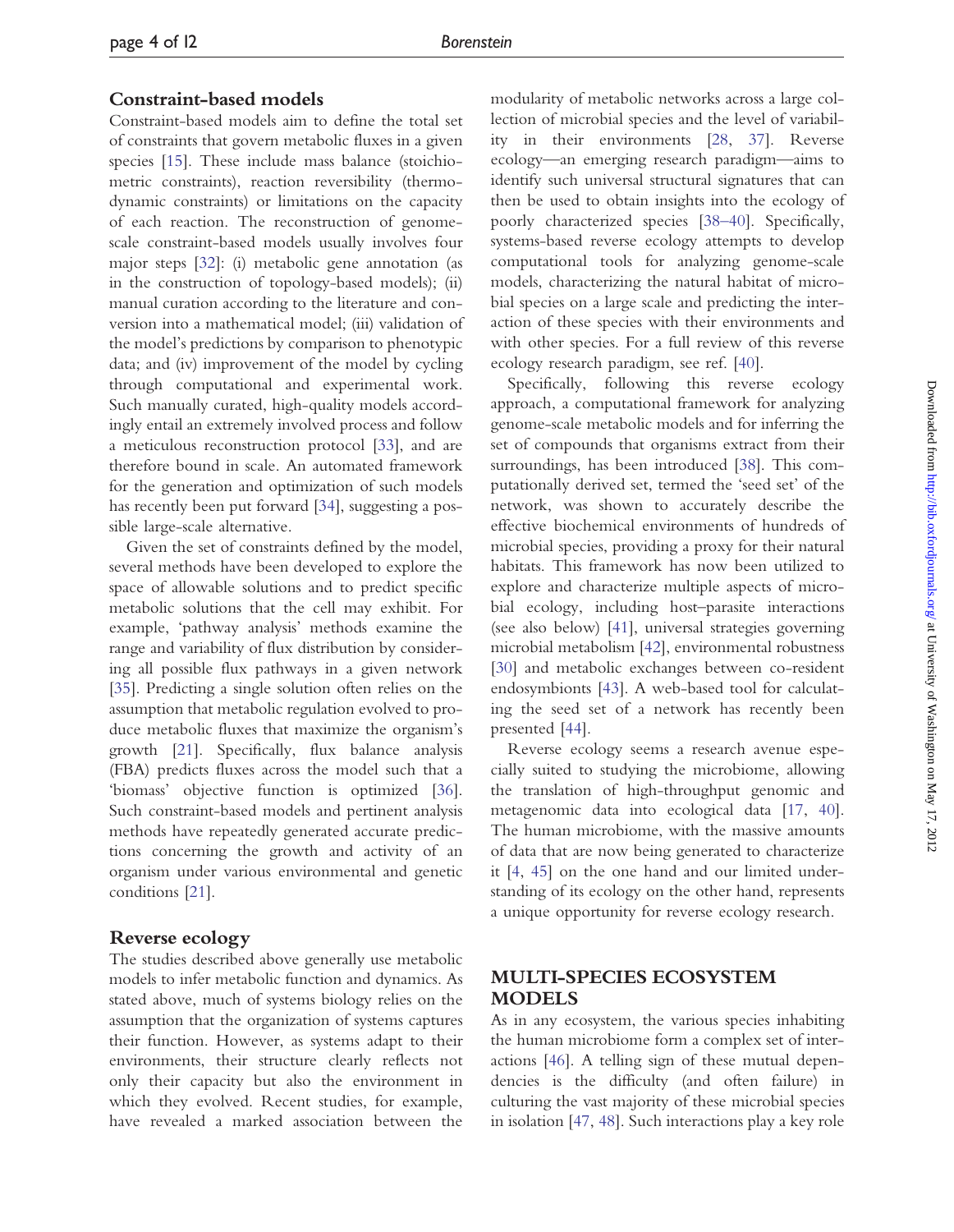in community assembly, dynamics and response to perturbation. An extensive body of work, for example, relates the organization of ecological interaction networks to ecosystem robustness [[49](#page-10-0), [50](#page-10-0)]. While such studies mostly focus on communities of macro-organisms, a similar approach can be applied to microbial communities.

#### Understanding inter-species interactions

To better understand the nature and magnitude of species interactions, considerable effort has been invested in experimentally studying a variety of simple co-culture systems [\[10](#page-9-0), [51](#page-10-0)]. Growth assays, for example, can provide a detailed account of the way one species affects the growth rate of another [[52](#page-10-0)]. Yet, considering the enormous diversity of the human microbiota and the difficulties involved in isolating and culturing many gut dwelling species, this experimental approach is clearly limited and does not support a large scale, systematic framework for studying species interactions in the microbiome. Alternatively, to obtain a phenomenological understanding of the outcome of such interactions, numerous studies have analyzed the co-occurrence of species in the human microbiome and in other microbiomes of interest [[53–56\]](#page-10-0). These studies regularly find prominent co-occurrence patterns, suggesting a nonrandom assembly of the microbiome [\[57\]](#page-10-0) and generating hypotheses concerning the driving forces underlying these patterns. Such co-occurrence patterns, however, do not offer a mechanistic understanding of these driving forces or direct evidence for specific species interactions.

# Integrating multiple single-species models into an ecosystem model

Genome-scale in silico models provide an alternative approach for studying species interactions. Since such models accurately predict the behavior of various microorganisms and their interactions with the environment, they seem ideal for modeling and studying the interactions between the various species in a community of microbial organisms. Integrating multiple single-species models that represent the community members and developing computational methods for inferring interspecific metabolic dependencies will allow us to reconstruct predicted microbial 'food webs' ([Figure 1](#page-2-0)B), similar to the ones commonly used to describe macro-organisms' ecosystems [[50,](#page-10-0) [58](#page-10-0)]. Surprisingly, however, to date very few models of multi-species microbial systems have

been introduced [[21](#page-9-0)], presenting mostly simple in silico models of microbe–microbe or microbe–host interactions.

Specifically, applying topology-based analysis, Christian etal. [[59](#page-10-0)] examined the level of cooperation between microbial organisms, using the network expansion algorithm [[60](#page-10-0)] to compare the biosynthetic capabilities of a two-species unified model with the biosynthetic capabilities of each species in isolation. Extending the single-species reverse-ecology framework described above, Borenstein and Feldman [\[41](#page-10-0)] introduced a pair-wise, topology-based measure of biosynthetic support, assessing the extent to which the nutritional needs of a putative endosymbiont can be provided by a host and facilitating the prediction of such interactions on a large scale. Freilich etal. [\[61](#page-10-0)] further extended this framework, introducing a topology-based measure of competition and examining its correlation with the co-occurrence of microbial species in scientific literature.

Additional attempts have been made to apply constraint-based modeling to various two-species systems. Stolyar et al. [[62](#page-10-0)] introduced one of the first examples of such a two-species stoichiometric metabolic model, using fully sequenced genomes of Desulfovibrio vulgaris and Methanococcus maripaludis, to analyze the mutualistic interactions between sulfate-reducing bacteria and methanogens. Bordbar et al. [[63](#page-10-0)] constructed and examined a host–pathogen model, integrating a Mycobacterium tuberculosis model with that of the human alveolar macrophage, and simulated the metabolic changes during infection. Zhuang et al. [[64](#page-10-0)] modeled the competition between Rhodoferax and Geobacter species under diverse conditions. Wintermute and Silver [\[65\]](#page-10-0) used a stoichiometric model of interacting strains and examined >1000 pairs of auxotrophic Escherichia coli mutant strains, focusing on the prevalence of synthetic mutualism. Finally, Klitgord and Segre [[66](#page-10-0)] extended the FBA framework and considered pair-wise combinations of seven microbial species to examine how the environment in which two species are placed affects their metabolic interaction.

These constraint-based modeling studies have applied a variety of approaches to combine singlespecies stoichiometric models into an ecosystem model and to account for the transfer of metabolites between the two species and between the species and the environment. Yet, a standard framework for constructing and analyzing stoichiometric ecosystem models is still lacking and several conceptual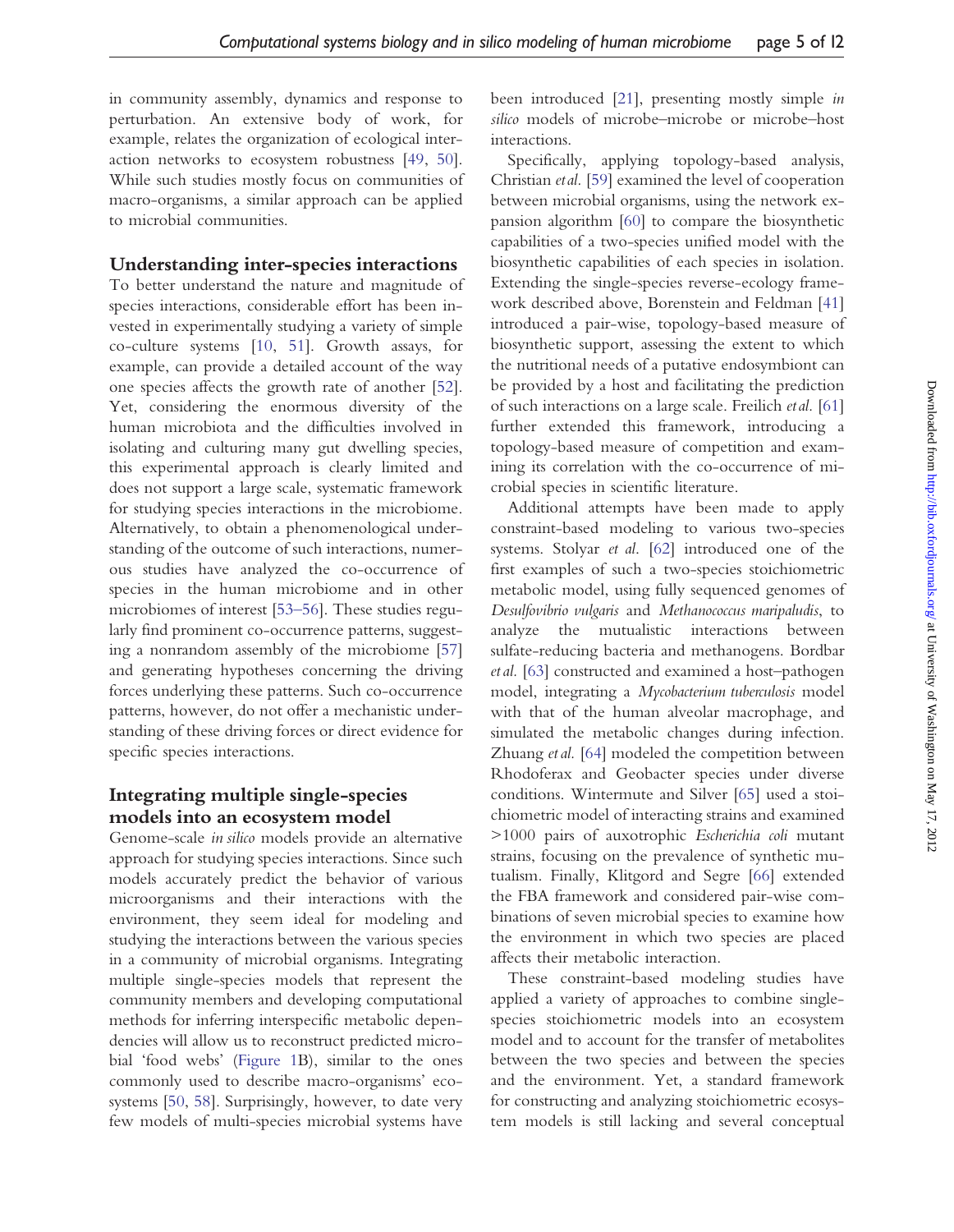challenges should be addressed before such a modeling framework can be introduced. For example, it is not clear whether some of the assumptions often associated with constraint-based modeling approaches (including the optimality of the biomass objective function) still hold for community metabolism (see, for example, the detailed discussion in ref. [\[67\]](#page-10-0)).

An additional property that repeatedly appears as a key element in constructing such multi-species models is compartmentalization—the partitioning of reactions and metabolites between different compartments in the model that may represent different organelles or different species. Klitgord and Segre [\[68\]](#page-10-0), for example, investigated how compartmentalization affects genome-scale flux balance models, comparing a compartmentalized model of yeast organelles to a de-compartmentalized version. Taffs et al. [\[69](#page-10-0)] examined three different compartmentalization schemes to study mass and energy flows in microbial communities. The first scheme utilized a compartmentalized model wherein each species occupied a distinct compartment as in some of the studies described above [[62\]](#page-10-0). The second scheme, referred to as the pooled reactions model, is similar in spirit to the supra-organismal approach discussed later in this article. Finally, a third scheme, termed a nested consortium analysis, employed two rounds of processing, the first operating on individual models and the second on manually selected ecologically interesting pathways. Taffs et al. compared these schemes using models based on three distinct microbial guilds, identifying specific advantages and disadvantages of each scheme and highlighting criteria for selecting a modeling approach appropriate for a given microbial system.

More generally, additional research is still required in order to make topology- and constraint-based models applicable to the human microbiome. The above studies were mostly done on a very small scale, considering simple two-species models, and focusing on pair-wise metabolic interactions. With hundreds of species comprising the gut microbiota, it is necessary to scale such models up. Many more species should be modeled and analyzed to allow sufficient coverage of the species comprising the microbiome and to provide a solid infrastructure for modeling it. Combining such multi-species genome-based models with data on the co-occurrence of species in various samples can reveal forces driving community assembly. Furthermore, since the type and extent of the interaction between two species may strongly depend on the presence of other species in the environment or on additional contextual factors, modeling frameworks should go beyond two-species interactions. Finally, the majority of these studies take a static view of metabolism, assuming an overall metabolic steady state or addressing questions concerning metabolic potential rather than specific dynamic activation of various metabolic pathways. These studies further assume a static community composition and fixed relative abundances of the interacting species. The introduction of dynamics, both molecular and ecological, is essential for making these modeling frameworks accurate and useful for addressing questions concerning observed temporal patterns in the microbiome, its assembly and its dynamic response to perturbations. Preliminary studies, incorporating molecular and ecological dynamics, have only recently been introduced [\[64](#page-10-0), [70\]](#page-10-0) and much work is still ahead before a full comprehensive framework is available.

# SUPRA-ORGANISM MODELS

The metabolism of the microbiome is a complex composite of the metabolic activity of numerous microbial cells from many different species. Each species (and in fact, each strain) in the microbiome encodes a unique set of metabolic functions with unique metabolic capacities. Accordingly, microbial cells of different species represent, in reality, compartmentalized metabolic units, with specific limitations on the transfer of metabolites across cell membranes [\[68](#page-10-0), [69\]](#page-10-0). The models described above attempt, to varying degrees, to capture this compartmentalization as well as the autonomous nature of each species.

One can, however, apply an alternative and fundamentally different modeling approach and model the entire microbiome as a single supra-organism [\[71](#page-10-0), [72\]](#page-10-0). This abstraction is in fact common practice in comparative metagenomic analyses where the entire set of genes found via shotgun metagenomics is studied as a proxy for the microbiome's capacity and metabolic strategy [\[73\]](#page-10-0). Such a gene-centric approach completely ignores the gene's species of origin, and is regularly used, for example, to compare the set of genes found in microbiome samples associated with different host states. In the context of the human gut microbiome, this abstraction is further justified by the relative consistency of the functions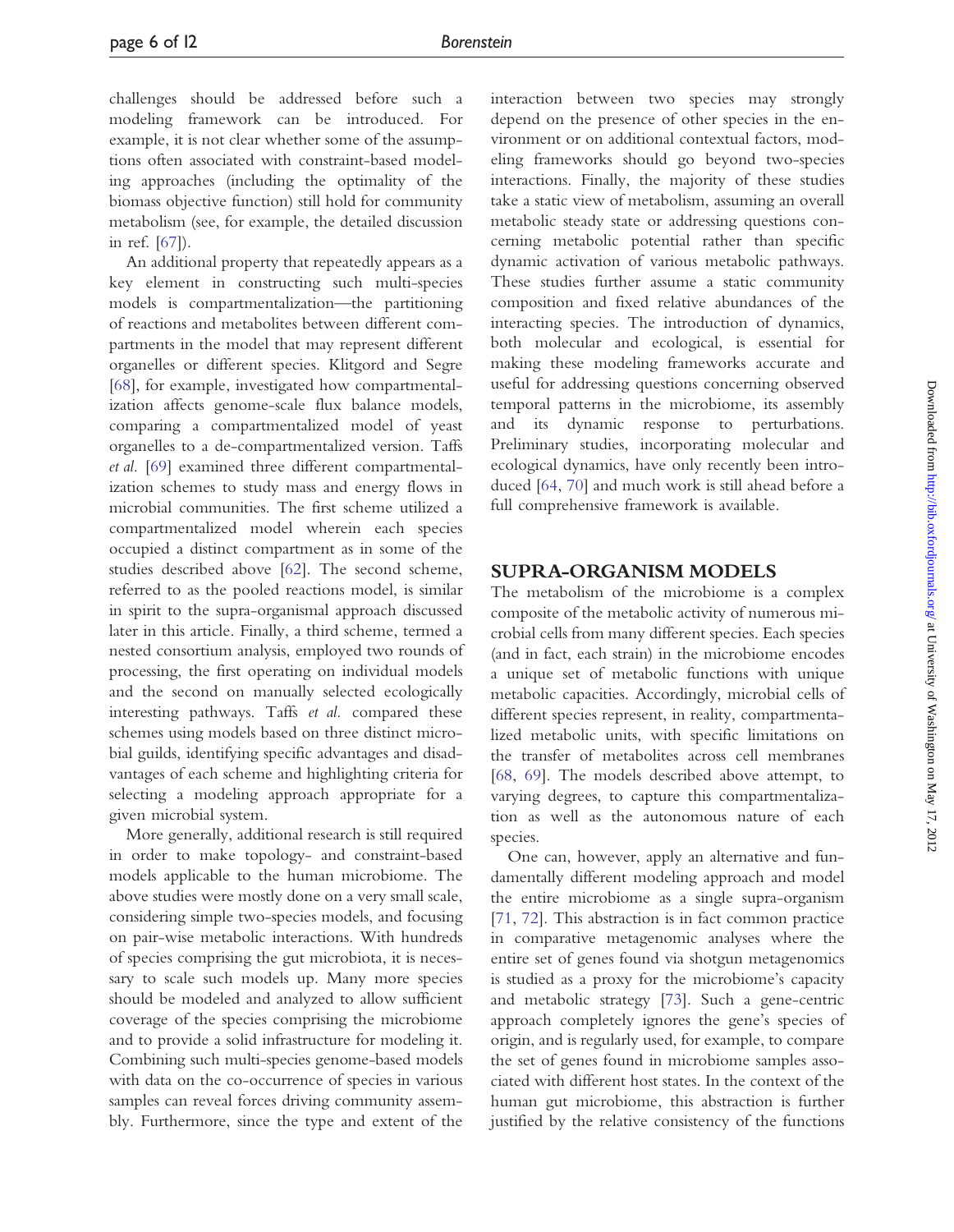encoded in the microbiome, compared to a much higher variation at the species level [\[7](#page-9-0)], suggesting microbiome-level niche adaptation.

Following this supra-organismal approach, in silico models of the microbiome can be reconstructed directly from shotgun metagenomic data, representing community-level metabolism and totally ignoring cell boundaries or the shuttling of metabolites across species ([Figure 1C](#page-2-0)). Such metagenomics-based models were used in a recent study to identify system-level variation associated with obesity and inflammatory bowel disease (IBD) [[74](#page-10-0)]. Reconstructing community-level metabolic networks of the gut microbiome and projecting shotgun metagenomic data onto these networks, this study demonstrated that most of the enzymatic genes that are differentially abundant in obese (or IBD) microbiomes tend to be located at the periphery of the metabolic network. This suggests that obesity and IBD are associated with modifications in the way the microbiome interacts with the gut environment rather than variation in core metabolism. Furthermore, using these community-level metabolic networks, it was shown that obese microbiome models are less modular than models representing lean microbiomes, a characteristic feature of adaption to a low-variability environment.

The study discussed above highlights the promise of 'metagenomic systems biology' research. More generally, the motivation for studying such supraorganism models is 3-fold: First and foremost, since many gut dwelling species resist isolation and sequencing, such community-level models are often a necessity. These models allow us to consider the entire set of genes found in a microbiome sample even when the species encoding some of these genes remain elusive. Second, while multi-species models are especially fitting for studying the ecology of the microbiome and the interactions between its various members, supra-organism models seem uniquely apt for studying the activity of the microbiome as a whole and specifically the interaction between the microbiome and the host. Such models can be used, for example, to examine possible exchange of metabolites between the community and the gut environment. Furthermore, integrating such models with models of human metabolism [[75](#page-11-0), [76\]](#page-11-0) will allow us to study the metabolic dependencies between the gut microbiome and the host in an analogous manner to the study of the interaction between a single microbial endosymbiont and its host [[41](#page-10-0)].

Finally, in principle, supra-organism models can be reconstructed and analyzed using the diverse toolset developed to study single species metabolic models, and therefore have tremendous potential for elucidating fundamental questions concerning community metabolism.

To date, however, studies of supra-organism models are still scarce and further development is needed before a fully comprehensive framework for metagenomic systems biology is introduced. For example, it is not clear to what degree the identified principles and observations from genome-scale single species models can be extrapolated to metagenomicscale supra-organism models. Metagenomic coverage is another hurdle since rare, but potentially important functions may be missed. Yet, even with these limitations, as shotgun metagenomic data continue to accumulate for both the human microbiome and many other microbiomes of interest, supra-organism models are an increasingly attractive alternative to genome-scale models and are bound to lead to exciting discoveries and to a better understanding of the microbiome.

# FUTURE CHALLENGES AND OPPORTUNITIES

The various studies discussed so far represent the first exciting steps toward the development of a complete systems-biology framework for studying the human microbiome. Much work remains to be done to make each of the two modeling approaches outlined above (namely, multi-species models and supraorganism models) a viable and comprehensive modeling framework. Probably, the most daunting task is to combine these two modeling schemes into a single unified framework, bridging the gap between genome-based single-species models and metagenomics-based supra-organism models and introducing a multiscale model of the microbiome from the molecular to the ecological level.

Moreover, these conceptual modeling approaches and the specific computational techniques described above are clearly not the only routes for modeling the microbiome. System-level models can be constructed with varying levels of abstraction and analyzed using a wide range of computational methods. The choice of a specific modeling framework should be informed by both the type of data available and, more importantly, the questions one wishes to address.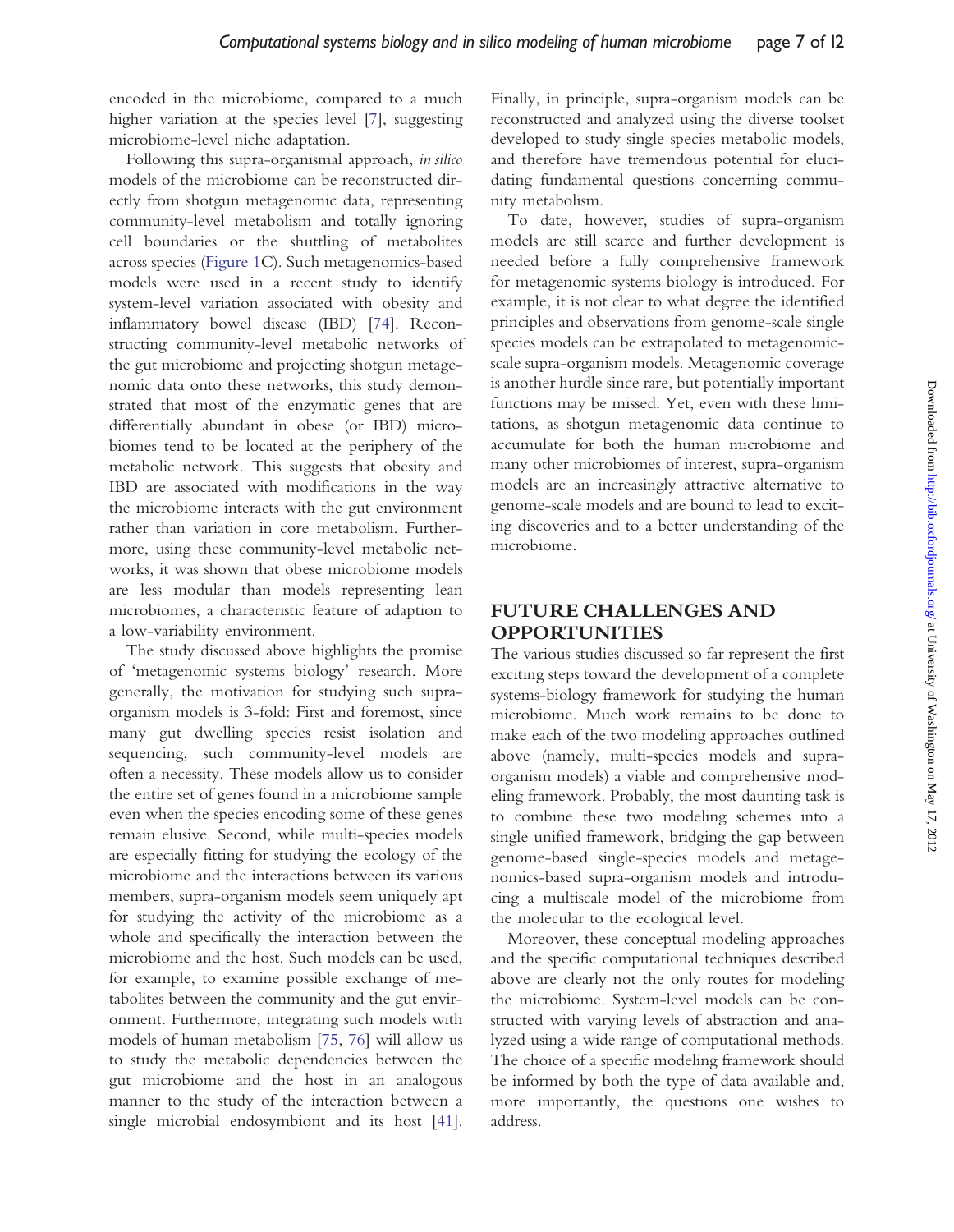Successful system-level modeling often relies on abundant data of multiple types. Genomic and metagenomic sequencing are therefore essential for the continued development of better and more accurate models. Specifically, accurate characterization of species composition (e.g. using 16S as the chosen marker) and genomic data on member species are important for correctly modeling the microbiome ecosystem. Currently, more than a thousand humanassociated genomes have been sequenced (mostly by the Human Microbiome Project) and hundreds of additional microbiome species will be sequenced soon. These species may still reflect a potentially small set of species compared to the number of species inhabiting the human body and forthcoming advances in next-generation sequencing technologies are predicted to further make thousands of microbial genomes available. As more human-associated reference genomes become available, ecosystem models could be scaled up to eventually account for most of the relevant species in the microbiome. Similarly, high-coverage shotgun metagenomic data will promote improved supra-organism models that accurately capture the metabolic capacity of the community. Modeling efforts should in turn inform data collection, providing testable predictions and pointing to genes and species of interest. Multi-species ecosystem models, for example, can identify putative keystone species and prioritize sequencing pipelines [\[77\]](#page-11-0).

As next generation sequencing continues to improve and new technologies emerge, the rate at which genomic and metagenomic data accumulate will further increase. These technologies clearly pose huge informatics challenges [\[78](#page-11-0)], many of which arise from the short read length generated by platforms such as Illumina and SOLiD. Specifically, in the context of metabolic modeling, accurate annotation is key for the successful reconstruction of both multi-species and supra-organism models. Further progress in these technologies therefore must go hand in hand with the development of novel algorithms for the assembly, mapping and annotation of billions of short reads, facilitating high-resolution functional characterization of microbiomes and ultimately the assembly of full microbial genomes directly from shotgun metagenomic data [[79](#page-11-0)]. A partial list of relevant online resources useful for system-level metabolic modeling of the microbiome can be found in [Table 1](#page-8-0).

Systems-based analysis and in silico modeling of the microbiome are of course not limited to genomic or metagenomic data. Other types of data could potentially advance both the construction and the validation of such models. Specifically, metatranscriptomic and meta-metabolomic data will further improve modeling frameworks, providing a more precise characterization of the metabolic activity of the microbiome and the availability of metabolites in the environment [\[16,](#page-9-0) [93\]](#page-11-0). Additional data is also required for the application of specific modeling frameworks. For example, biomass composition and uptake rates should be characterized for each species in order to accurately construct speciesspecific constraint-based models. Such data are clearly challenging to obtain considering the difficulties associated with the efforts to culture many microbiome-related species. Ultimately, the research approach laid out in this article aims to provide system-level 'predictive' models of the human microbiome. Such models lay the foundation for numerous exciting applications, some of which are described below.

# DESIGNER MICROBIOMES AND ECOSYSTOMICS

A predictive system-level model of a complex system is often considered a touchstone of our understanding of that system. Indeed, a model of the human microbiome, capable of inferring the activity of the microbiome, its dynamics, and its impact on the host directly from species and gene composition data, would definitely indicate a principled understanding of the microbiome far beyond our current knowledge. Here, however, two potential applications that can be derived from such an ideal model are highlighted. These applications are obviously still out of reach and much work still lies ahead before they become a reality. Yet, they demonstrate the tremendous potential of systems-based microbiome research and some of the overarching goals of such research.

First, an accurate predictive model is an essential step in developing a framework for designing and directing bacteriotherapy. Bacteriotherapy, namely the modulation of one's microbiota via antibiotics and probiotics or the transplantation of a complete microbiota into a recipient, is an exciting clinical frontier [\[94](#page-11-0)]. Microbiome transplantation was recently shown, for example, to successfully resolve recurrent Clostridium difficile infection, re-establishing a normal and stable microbiota [\[95–97](#page-11-0)]. Related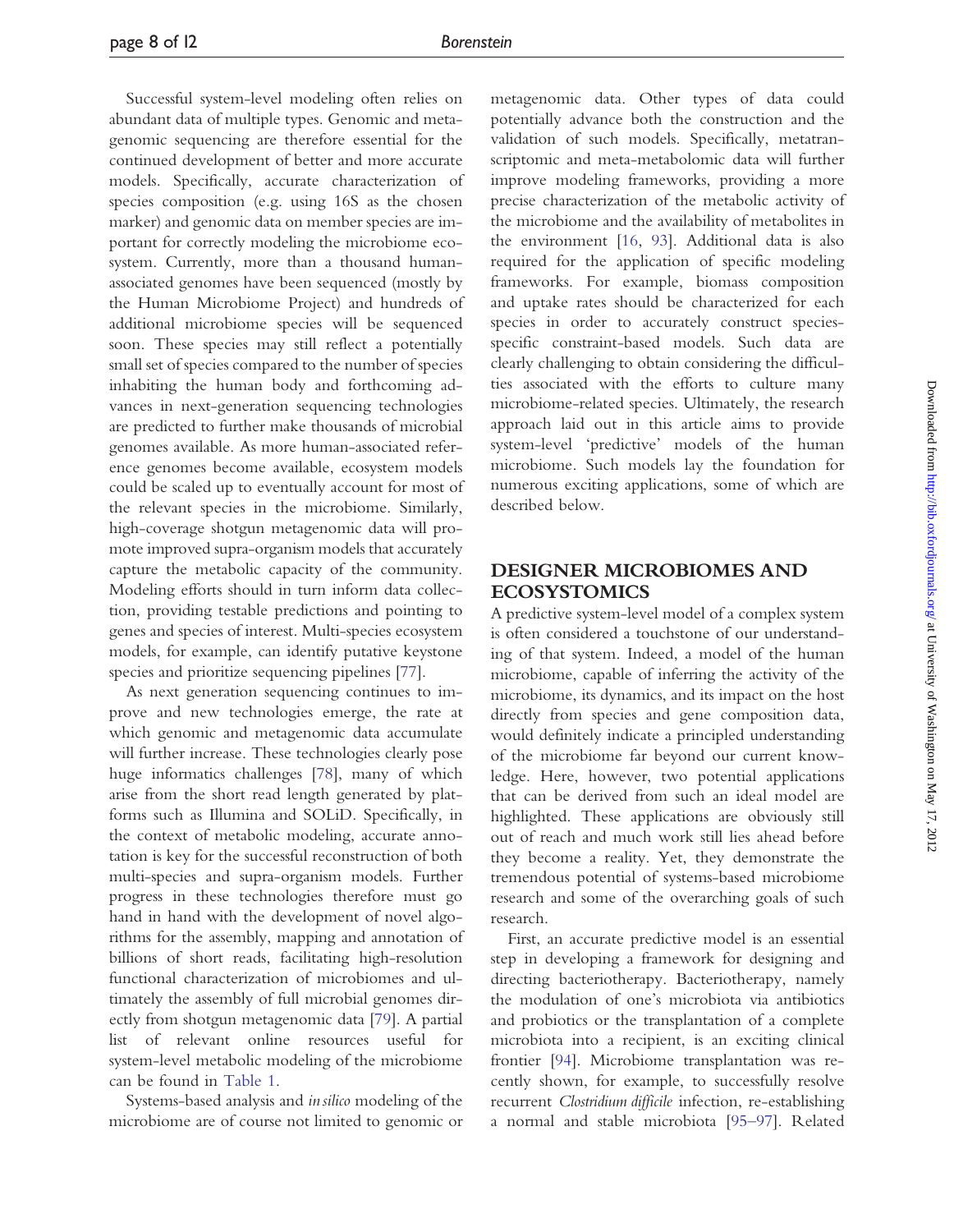<span id="page-8-0"></span>Table I: Useful online resources for systems biology and modeling of the human microbiome

| <b>Resources</b>                              | <b>References</b> |
|-----------------------------------------------|-------------------|
| Microbial genomic data and analysis           |                   |
| <b>IMG</b>                                    | [80]              |
| <b>DACC</b>                                   | [8]               |
| <b>GOLD</b>                                   | [31]              |
| Microbes online                               | [82]              |
| <b>RAST</b>                                   | [83]              |
| Metagenomic data and analysis                 |                   |
| IMG/M                                         | [84]              |
| MG-RAST                                       | [85]              |
| <b>METAREP</b>                                | [86]              |
| Metabolic databases                           |                   |
| KEGG                                          | [23]              |
| MetaCyc                                       | [24]              |
| <b>Brenda</b>                                 | [87]              |
| Metabolic model reconstruction, visualization |                   |
| and analysis                                  |                   |
| The Model Seed                                | [34]              |
| Systems Biology Research Group                | [88]              |
| iPath                                         | [89]              |
| Pathway Tools                                 | [90]              |
| Cytoscape                                     | [91]              |
| Cobra                                         | [92]              |
| Reverse ecology software                      |                   |
| <b>NetSeed</b>                                | [44]              |

technologies, such as personalized microbiota collections and germ-free mice models, are also being developed [[98](#page-11-0), [99\]](#page-11-0). These efforts, however, are generally uninformed, utilizing a microbiota from a healthy donor and transplanting it, as is, into a sick recipient. Conversely, a predictive microbiome model can be integrated with an optimization framework to identify precise manipulations that could be applied to a given microbiota in order to derive a stable compositional shift and promote some predefined metabolic activity. Alternatively, such an integrated framework could be used for designing novel microbiomes, devising 'recipes' for reconstructing stable communities with some desired metabolic activity by mixing and matching available species at certain relative abundances. 'Designer' microbiomes can offer a therapeutic route for treating numerous diseases ranging from obesity, diabetes and inFammatory bowel disease to diarrhea and acute gastroenteritis or for promoting energy harvest in populations of undernourished children [\[100](#page-11-0)].

Second, taking a more theoretical perspective, a predictive microbiome model can be used to study the 'ecology of the possible' and to characterize the contours of the space of possible ecosystem

configurations. Of specific interest is the mapping from microbiota composition to community-level metabolism and the regularities in this mapping [\[66](#page-10-0)]. A full characterization of this space is an important first step toward the development of 'ecosystomics'—a high-throughput systematic study of all realizable ecosystems in a given environment. Ecosystomic research can then provide a neutral model of ecology which is crucial for determining the significance of observed compositional patterns.

# CONCLUDING REMARKS

Systems biology research has already revolutionized genomics and could similarly transform metagenomic research and particularly research of the human microbiome [[16\]](#page-9-0). Specifically, in silico models of the microbiome, aiming to capture its activity, organization and ecology, will allow us to go beyond comparative analysis and to study the microbiome as a complex, multiscale and hierarchical biological system. The statistician George E. P. Box once remarked [\[101](#page-11-0)]: 'All models are wrong, but some are useful.' Clearly, the models described in this article and, for that matter, any model of the microbiome that will be developed in the foreseeable future, are certain to be inaccurate and to capture only a simplified subset of this microbial system. Yet, as Box stated, some of these modeling efforts are extremely useful and hold great promise. Systems based research represents a unique opportunity for addressing several of the most pressing questions concerning the human microbiome: what determines the assembly of the microbiome and what role do interspecific interactions play in its composition? Which factors govern the response of the microbiome to various perturbations? How does the microbiome, as a whole, interact with the human host and how does it impact human health? These are fundamentally system-level questions that can be addressed only by considering system-level attributes of the microbiome and acknowledging the many interactions between the various components that comprise this complex system.

#### KEY POINTS

• The human microbiome is a complex biological system-interactions between numerous genes and between the various species comprising the microbiome markedly affect its function, dynamics and impact on the host.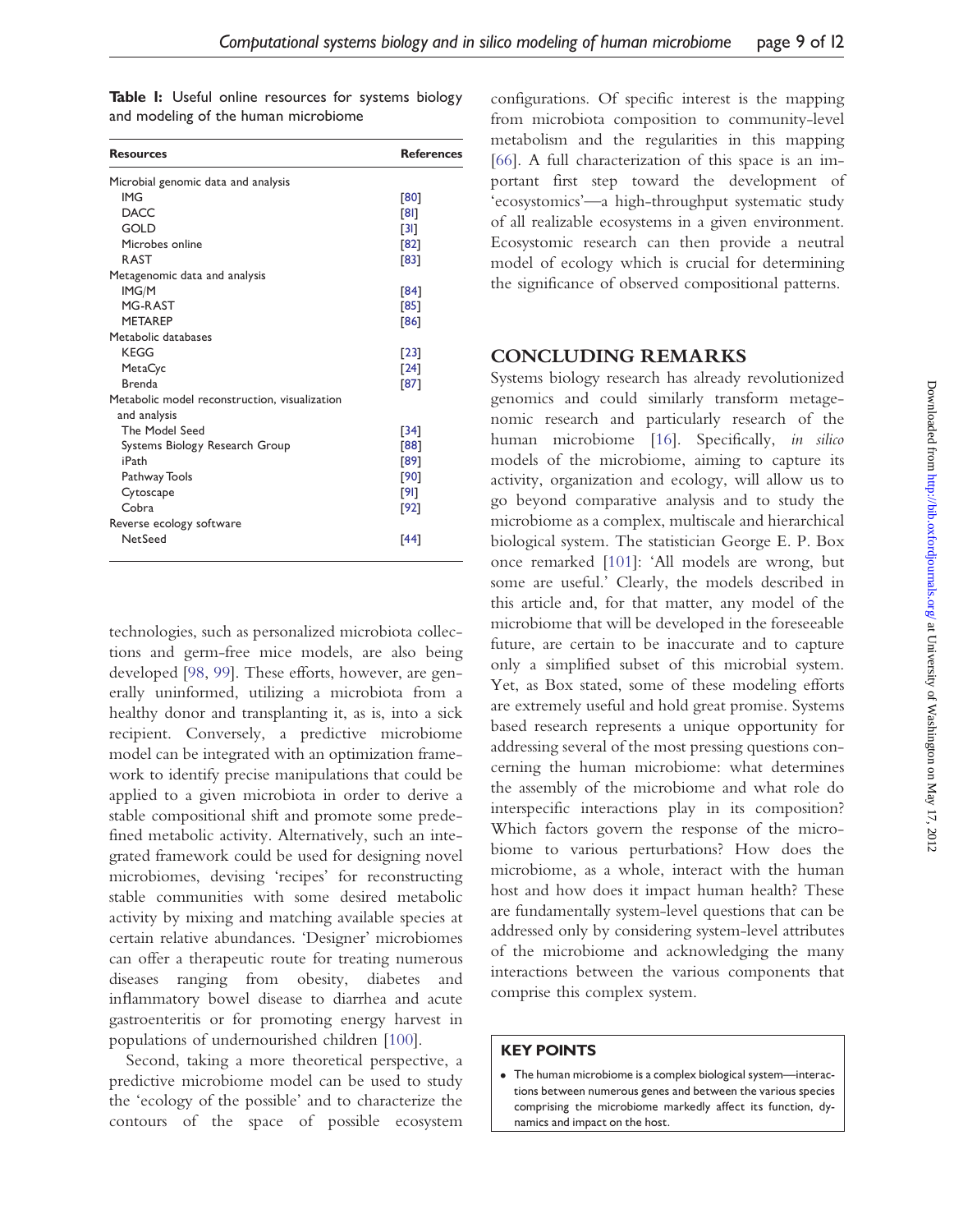- <span id="page-9-0"></span>- Studying the human microbiome calls for a systems-based research and for system-level modeling, ultimately leading to a better and more profound understanding of the microbiome.
- Computational systems biology of in silico metabolic models proved extremely useful in studying microbial metabolism.
- Two fundamentally different approaches can be used to model microbiome metabolism: genome-based multi-species models and metagenomics-based supra-organism models.
- Preliminary studies of these modeling approaches demonstrate tremendous potential but several challenges should be addressed before a comprehensive modeling framework can be introduced.

# FUNDING

E.B. is an Alfred P. Sloan Research Fellow.

#### References

- 1. Koenig JE, Spor A, Scalfone N, etal. Succession of microbial consortia in the developing infant gut microbiome. ProcNatl Acad Sci USA 2011;108(Suppl):4578-4585.
- 2. Grice EA, Kong HH, Conlan S, et al. Topographical and temporal diversity of the human skin microbiome. Science 2009;324:1190–1192.
- 3. Costello EK, Lauber CL, Hamady M, et al. Bacterial community variation in human body habitats across space and time. Science 2009;326:1694-1697.
- 4. Turnbaugh PJ, Ley RE, Hamady M, et al. The human microbiome project. Nature 2007;449:804–810.
- 5. Eckburg PB, Bik EM, Bernstein CN, et al. Diversity of the human intestinal microbial flora. Science 2005;308: 1635–1638.
- 6. Dethlefsen L, Relman DA. Incomplete recovery and individualized responses of the human distal gut microbiota to repeated antibiotic perturbation. PNAS 2011;108: 4554–4561.
- 7. Turnbaugh PJ, Hamady M, Yatsunenko T, et al. A core gut microbiome in obese and lean twins. Nature 2009;457: 480–484.
- 8. Ley RE. Obesity and the human microbiome. Curr Opin Gastroenterol 2010;26:5–11.
- 9. Manichanh C, Rigottier L.-Gois, Bonnaud E, et al. Reduced diversity of faecal microbiota in Crohn's disease revealed by a metagenomic approach. Gut 2006;55: 205–211.
- 10. Trosvik P, Rudi K, Straetkvern KO, etal. Web of ecological interactions in an experimental gut microbiota. Environ Microbiol 2010;12:2677–2687.
- 11. Westerhoff HV, Palsson B. The evolution of molecular biology into systems biology. Nat Biotechnol 2004;22: 1249–1252.
- 12. Noble D. The music of life. Nature 2006;435:2005–2005.
- 13. Kitano H. Systems biology: a brief overview. Science 2002; 295:1662–1664.
- 14. Stelling J. Mathematical models in microbial systems biology. Curr Opin Microbiol 2004;7:513–518.
- 15. Reed JL, Palsson BØ. Thirteen years of building constraint-based in silico models of Escherichia coli. J Bacteriol 2003;185:2692–2699.
- 16. Raes J, Bork P. Molecular eco-systems biology: towards an understanding of community function. Nat Rev Microbiol 2008;6:693–699.
- 17. Röling WF, Ferrer M, Golyshin PN. Systems approaches to microbial communities and their functioning. Curr Opin Biotechnol 2010;21:532–538.
- 18. Durot M, Bourguignon P-Y, Schachter V. Genome-scale models of bacterial metabolism: reconstruction and applications. FEMS Microbiol Rev 2009;33:164–190.
- 19. Ruppin E, Papin AJ, de Figueiredo L, et al. Metabolic reconstruction, constraint-based analysis and game theory to probe genome-scale metabolic networks. Curr Opin Biotechnol 2010;21:502–510.
- 20. Cloots L, Marchal K. Network-based functional modeling of genomics, transcriptomics and metabolism in bacteria. Curr Opin Microbiol 2011;14:599–607.
- 21. Oberhardt AM, Palsson BØ, Papin AJ. Applications of genome-scale metabolic reconstructions. Mol Syst Biol 2009;5:320.
- 22. Alon U. Biological networks: the tinkerer as an engineer. Science 2003;301:1866–1867.
- 23. Kanehisa M, Goto S, Hattori M, et al. From genomics to chemical genomics: new developments in KEGG. Nucleic Acids Res 2006;34:D354–D357.
- 24. Caspi R, Altman T, Dale JM, et al. The MetaCyc database of metabolic pathways and enzymes and the BioCyc collection of pathway/genome databases. Nucleic Acids Res 2010; 38:D473–D479.
- 25. Deville Y, Gilbert D, Van Helden J, et al. An overview of data models for the analysis of biochemical pathways. Brief Bioinform 2003;4:246–259.
- 26. Jeong H, Tombor B, Albert R, et al. The large-scale organization of metabolic networks. Nature 2000;407: 651–654.
- 27. Stelling J, Klamt S, Bettenbrock K, etal. Metabolic network structure determines key aspects of functionality and regulation. Nature 2002;420:190–193.
- 28. Kreimer A, Borenstein E, Gophna U, etal. The evolution of modularity in bacterial metabolic networks. Proc Natl Acad Sci USA 2008;105:6976-6981.
- 29. Wunderlich Z, Mirny LA. Using the topology of metabolic networks to predict viability of mutant strains. Biophys J 2006;91:2304–2311.
- 30. Freilich S, Kreimer A, Borenstein E, et al. Decoupling environment-dependent and independent genetic robustness across bacterial species. PLoS Comput Biol 2010; 6:10.
- 31. Liolios K, Chen IM, Mavromatis K, etal. The Genomes On Line Database (GOLD) in 2009: status of genomic and metagenomic projects and their associated metadata. Nucleic Acids Res 2010;38:D346–D354.
- 32. Oberhardt MA, Puchalka J, Fryer KE, et al. Genome-scale metabolic network analysis of the opportunistic pathogen Pseudomonas aeruginosa PAO1. J Bacteriol 2008;190: 2790–2803.
- 33. Thiele I, Palsson BØ. A protocol for generating a high-quality genome-scale metabolic reconstruction. Nat Protoc 2010;5:93-121.
- 34. Henry CS, DeJongh M, Best AA, et al. High-throughput generation, optimization and analysis of genome-scale metabolic models. Nat Biotechnol 2010;28:969–974.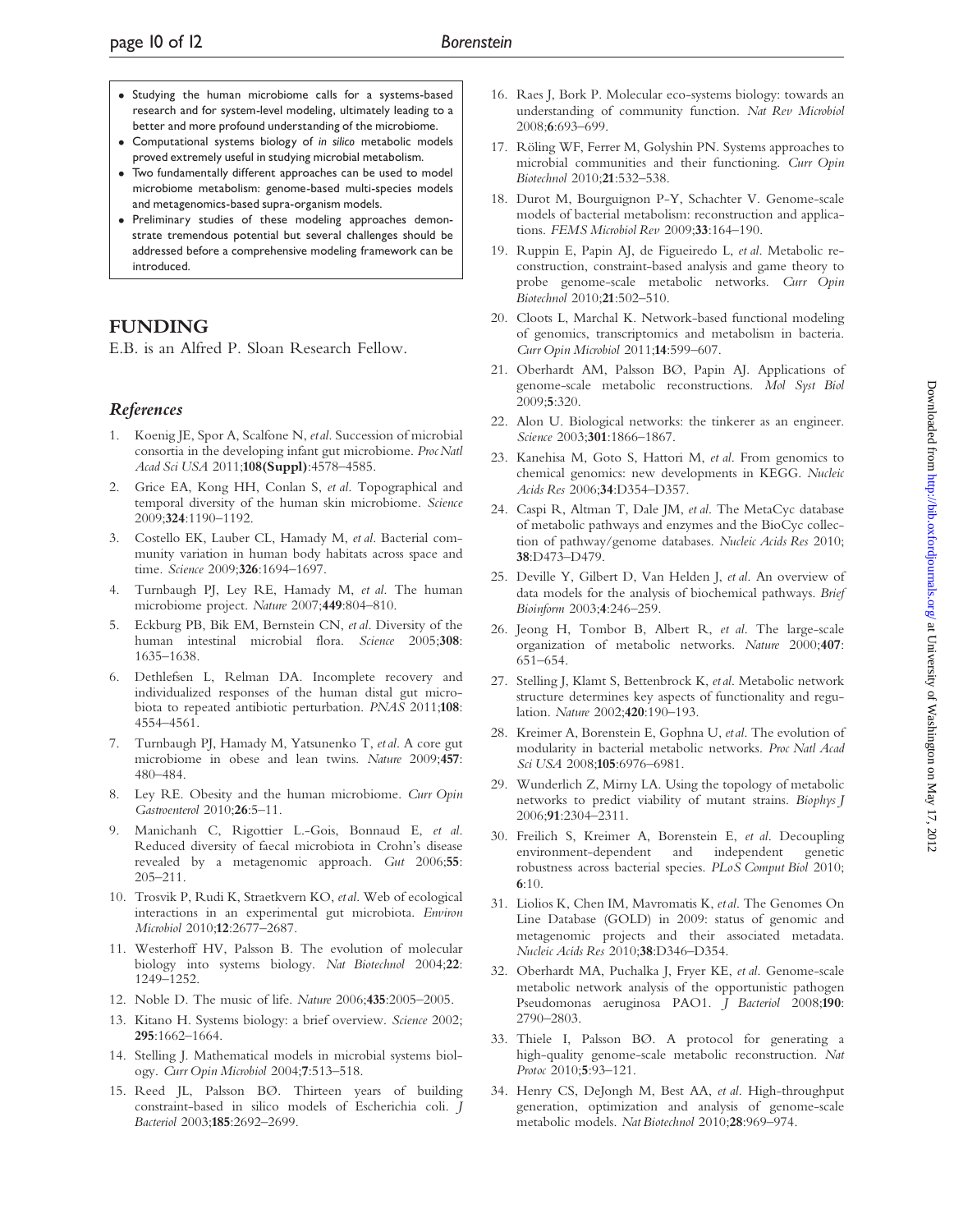- <span id="page-10-0"></span>35. Papin JA, Stelling J, Price ND, et al. Comparison of network-based pathway analysis methods. Trends Biotechnol 2004;22:400–405.
- 36. Orth JD, Thiele I, Palsson BØ. What is flux balance analysis? Nat Biotechnol 2010;28:245–248.
- 37. Parter M, Kashtan N, Alon U. Environmental variability and modularity of bacterial metabolic networks. BMC Evol Biol 2007;7:169.
- 38. Borenstein E, Kupiec M, Feldman MW, et al. Large-scale reconstruction and phylogenetic analysis of metabolic environments. Proc Natl Acad Sci USA 2008;105: 14482–14487.
- 39. Janga SC, Babu MM. Network-based approaches for linking metabolism with environment. Genome Biol 2008; 9:239.
- 40. Levy R, Borenstein E. Reverse ecology: from systems to environments and back. Adv Exp Med Biol 2012;751.
- 41. Borenstein E, Feldman MW. Topological signatures of species interactions in metabolic networks. J Comput Biol 2009; 16:191–200.
- 42. Freilich S, Kreimer A, Borenstein E, et al. Metabolic-network-driven analysis of bacterial ecological strategies. Genome Biol 2009;10:R61.
- 43. Cottret L, Milreu PV, Acuña V, et al. Graph-based analysis of the metabolic exchanges between two co-resident intracellular symbionts, baumannia cicadellinicola and sulcia muelleri, with their insect host, Homalodisca coagulate. PLoS Comput Biol 2010;6:13.
- 44. Carr R, Borenstein E. NetSeed: a network-based reverse-ecology tool for calculating the metabolic interface of an organism with its environment. Bioinformatics 2012;28: 734–735.
- 45. Nelson KE, Weinstock GM, Highlander SK, et al. A catalog of reference genomes from the human microbiome. Science 2010;328:994–999.
- 46. Little AEF, Robinson CJ, Peterson SB, et al. Rules of engagement: interspecies interactions that regulate microbial communities. Annu Rev Microbiol 2008;62:375.
- 47. McInerney MJ, Sieber JR, Gunsalus RP. Syntrophy in anaerobic global carbon cycles. Curr Opin Biotechnol 2009;20: 623–632.
- 48. Vartoukian SR, Palmer RM, Wade WG. Strategies for culture of 'unculturable' bacteria. FEMS Microbiol Lett 2010;  $309:1 - 7$ .
- 49. Dunne JA, Williams RJ, Martinez ND. Network structure and biodiversity loss in food webs: robustness increases with connectance. Ecol Lett 2002;5:558–567.
- 50. Dunne JA, Williams RJ, Martinez ND. Food-web structure and network theory: the role of connectance and size. Proc Natl Acad Sci USA 2002;99:12917–12922.
- 51. Shou W, Ram S, Vilar JMG. Synthetic cooperation in engineered yeast populations. Proc Natl Acad Sci USA 2007;104: 1877–1882.
- 52. Kolenbrander PE. Multispecies communities: interspecies interactions influence growth on saliva as sole nutritional source. Int J Oral Sci 2011;3:49-54.
- 53. Arumugam M, Raes J, Pelletier E, et al. Enterotypes of the human gut microbiome. Nature 2011;473:174–180.
- 54. Chaffron S, Rehrauer H, Pernthaler J, et al. A global network of coexisting microbes from environmental and

whole-genome sequence data. Genome Res 2010;20: 947–959.

- 55. Barberán A, Bates ST, Casamayor EO, et al. Using network analysis to explore co-occurrence patterns in soil microbial communities. ISME J 2012;6:343–351.
- 56. Horner-Devine M, Silver JM, Leibold AM, et al. A comparison of taxon co-occurrence patterns for macro- and microorganisms. Ecology 2007;88:1345–1353.
- 57. Cody ML, Diamond JM. Ecology and Evolution of Communities. Cambridge, MA: Harvard Univ Press, 1975.
- 58. Pascual M, Dunne JA. Ecological Networks: Linking Structure to Dynamics in FoodWebs. New York, NY: Oxford University Press, 2006.
- 59. Christian N, Handorf T, Ebenhöh O. Metabolic synergy: increasing biosynthetic capabilities by network cooperation. Genome Inform Int Conf Genome Inform 2007;18:320–329.
- 60. Handorf T, Ebenhöh O, Heinrich R. Expanding metabolic networks: scopes of compounds, robustness, and evolution. J Mol Evol 2005;61:498–512.
- 61. Freilich S, Kreimer A, Meilijson I, et al. The large-scale organization of the bacterial network of ecological co-occurrence interactions. Nucleic Acids Res 2010;38: 3857–3868.
- 62. Stolyar S, Van Dien S, Hillesland KL, et al. Metabolic modeling of a mutualistic microbial community. Mol Syst Biol 2007;3:92.
- 63. Bordbar A, Lewis NE, Schellenberger J, et al. Insight into human alveolar macrophage and M. tuberculosis interactions via metabolic reconstructions. Mol Syst Biol 2010;6:422.
- 64. Zhuang K, Izallalen M, Mouser P, et al. Genome-scale dynamic modeling of the competition between Rhodoferax and Geobacter in anoxic subsurface environments. ISMEJ 2011;5:305-316.
- 65. Wintermute EH. Silver PA, Emergent cooperation in microbial metabolism. Mol Syst Biol 2010;6:407.
- 66. Klitgord N, Segre` D. Environments that induce synthetic microbial ecosystems. Ecosystems 2010;6:e1001002.
- 67. Klitgord N, Segre` D. Ecosystems biology of microbial metabolism. Curr Opin Biotechnol 2011;22:541–546.
- 68. Klitgord N, Segre` D. The importance of compartmentalization in metabolic flux models: yeast as an ecosystem of organelles. Genome Inform Int Conf Genome Inform 2010;22: 41–55.
- 69. Taffs R, Aston JE, Brileya K, et al. In silico approaches to study mass and energy flows in microbial consortia: a syntrophic case study. BMC Syst Biol 2009;3:114.
- 70. Tzamali E, Poirazi P, Tollis IG. A computational exploration of bacterial metabolic diversity identifying metabolic interactions and growth-efficient strain communities. BMC Syst Biol 2011;5:167.
- 71. Gordon JI, Klaenhammer TR. A rendezvous with our microbes. Proc Natl Acad Sci USA 2011;108(Suppl): 4513–4515.
- 72. Lederberg J. Infectious history. Science 2000;288:287–293.
- 73. Tringe SG, von Mering C, Kobayashi A, et al. Comparative metagenomics of microbial communities. Science 2005;308: 554–557.
- 74. Greenblum S, Turnbaugh PJ, Borenstein E. Metagenomic systems biology of the human gut microbiome reveals